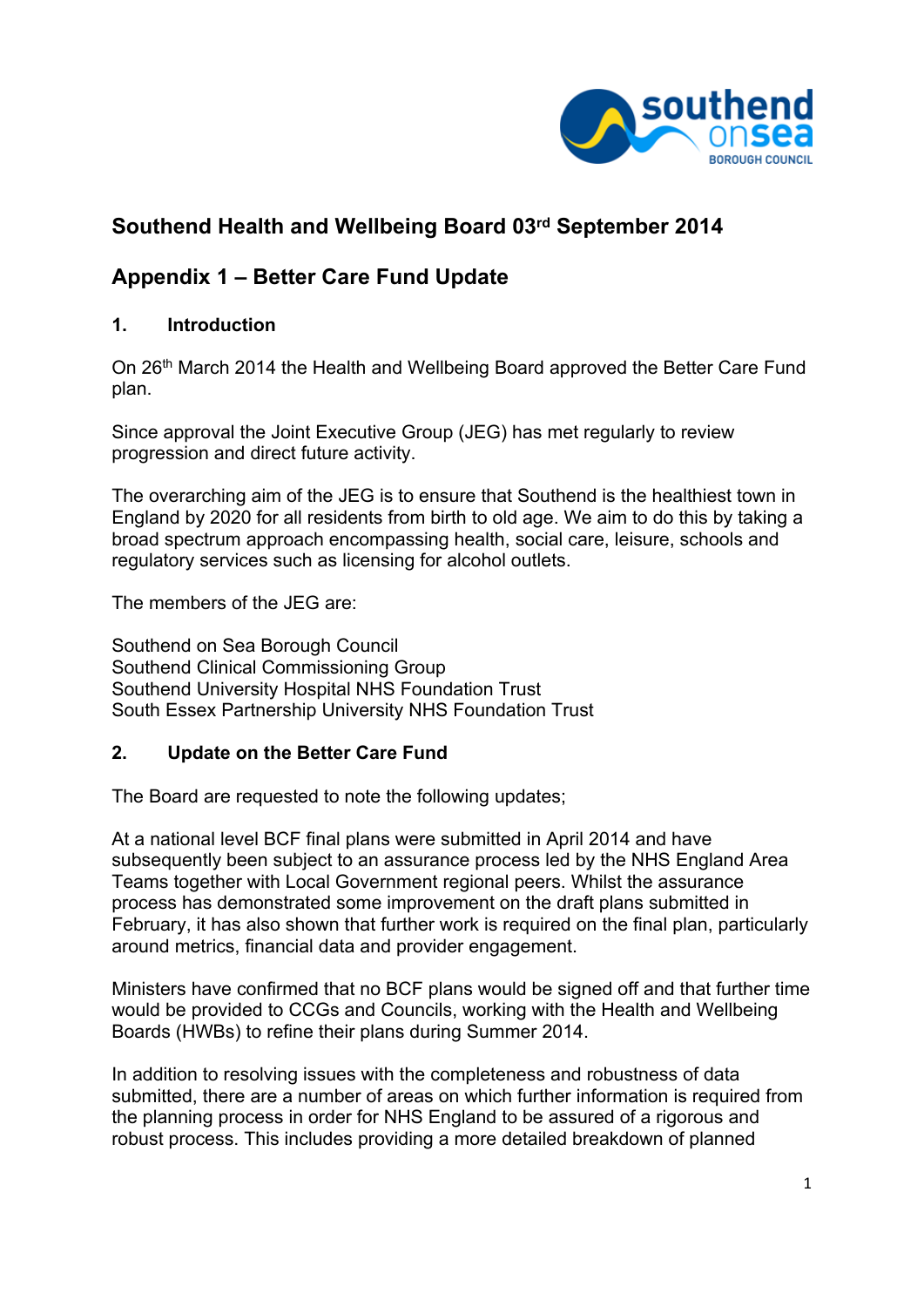investments and savings, clarification on the impact of the BCF on emergency admissions and agreement on the consequential impact on the acute sector.

Revised BCF guidance was circulated in July 2014 and resubmissions have been requested by NHS England for 19th September 2014.

The revised guidance, documents sent to HWBs on 25<sup>th</sup> July 2014, states that the BCF plans should be a balanced approach to reducing Total Emergency Admissions, out-of-hospital services and the protection of social services. As a principle to the revised guidance HWBs are asked to note, through the guidance, that a proportion of the BCF is linked to the performance and reduction in total emergency admissions.

#### **3. Governance**

Southends' Health and Wellbeing Board monitors high level progress and receives regular progress reports.

The Health and Wellbeing Board sets the strategic direction for BCF and has tasked the JEG to monitor progress. The JEG reports on progress to the Health and Wellbeing Board.

Each organisation will monitor its own delivery through its internal organisational Boards.

Given the scale and complexity of change needed the partnership has adopted a structured programme approach. This includes consideration and mitigation of risks to the project to ensure progression at scale and pace.

## **4. Challenges to Southend following revised guidance**

The Board is asked to note that the following challenges have been identified by Southend as a result of the revised BCF guidance.

The baseline of current admissions is being used to calculate the total emergency admission reduction. The baseline is being used from Q4 13/14 and Q1 – 3 14/15. To fully understand the implications of a reduction in total emergency admissions Southend would need some assurance regarding the baseline.

Detailed analysis and stakeholder engagement is required to assure the HWB that the actions planned within the BCF will have the desired impact of reducing total emergency admissions, reducing residential care home admissions and protecting social services.

Providers of services to the Southend area are required to support the BCF plans and sign up to the impacts of each action.

The BCF guidance requires areas to demonstrate to what level Social Services have been protected. Against the context of Medium Term Financial Strategy and a